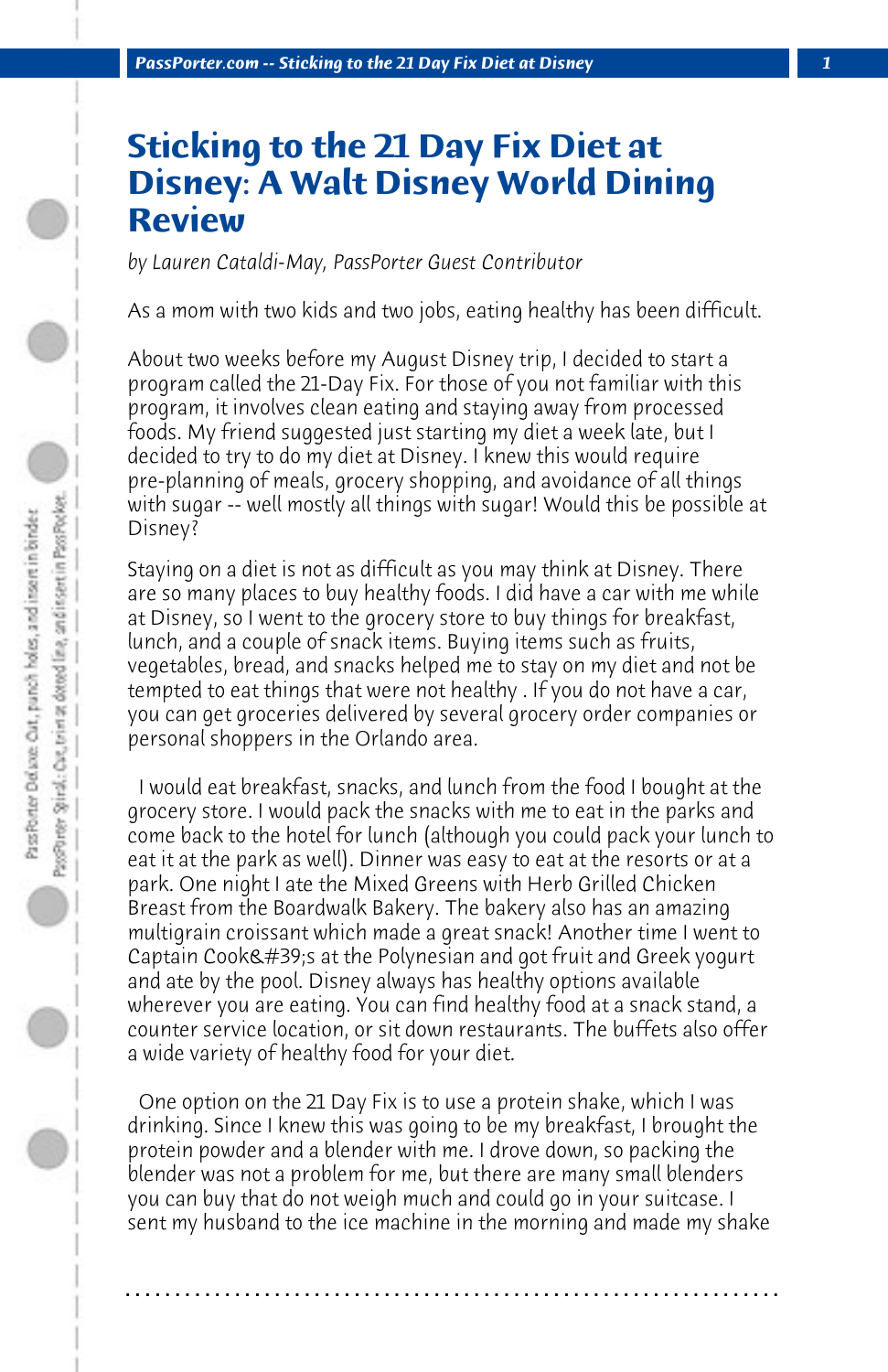*PassPorter.com -- Sticking to the 21 Day Fix Diet at Disney (continued)* 

for my breakfast. Most mornings I would drink my protein shake on the way to the Magic Kingdom. It was great to drink a cold beverage in the August heat!

The best part about being at Disney is the amount of exercise you get on a daily basis. My iPhone said my one morning at Animal Kingdom netted me 10,000 steps. And that was just the morning outing! Many of the deluxe resorts have fitness centers if you would like more than just walking. The fitness centers are a great way to tone all your muscles instead of just your legs. I also took a walk for exercise a couple of nights. For example, one evening I walked from the entrance of Epcot to World Showcase, around World Showcase twice, and back to the entrance. That walk was 2.75 miles. Many of the resorts also have a walking path. The map you are given at check in usually has a walking path outlined. If you did direct check in, go to the main building and ask for a map. I walked around Old Key West one evening and got in two miles!

 Now, I need to be honest. I did occasionally have a cookie, brownie, or the occasional slice of pizza. I was, after all, on vacation and I do not usually eat these items at home. Since I was keeping to my diet, slipping every once in a while did not make me gain weight. You are, after all, walking all the time.

 [When I got home, I was a little apprehensive abou](http://www.passporter.com/articles/disney-diet-21-day-fix.php)t stepping on the scale. After taking a breath, I stepped on, looked down, and saw that I lost two pounds! Wow! Not bad for a vacation diet. So, with a little planning, perseverance, and will power, it is possible to lose weight at Disney World!

*About The Author: Lauren teaches Kindergarten Music in Delaware and is also a church organist and handbell director for her home church. She enjoys visiting Disney World with her husband, Jeff, and two boys, Jacob (7) and William (2). In her spare time, Lauren enjoys helping to raise money for Give Kids the World through the charity Delaware Magical Wishes Association.*

*Article last updated: 11-19-2015*

*View the latest version online at: http://www.passporter.com/articles/disney-diet-21-day-fix.html*

*Copyright by Lauren Cataldi-May. All rights reserved under International and Pan-American Copyright Conventions. No part of this publication may be stored in a retrieval system or transmitted in any form by any means electronic, mechanical, photocopying, recording,*

**. . . . . . . . . . . . . . . . . . . . . . . . . . . . . . . . . . . . . . . . . . . . . . . . . . . . . . . . . . . . . . . . . .**